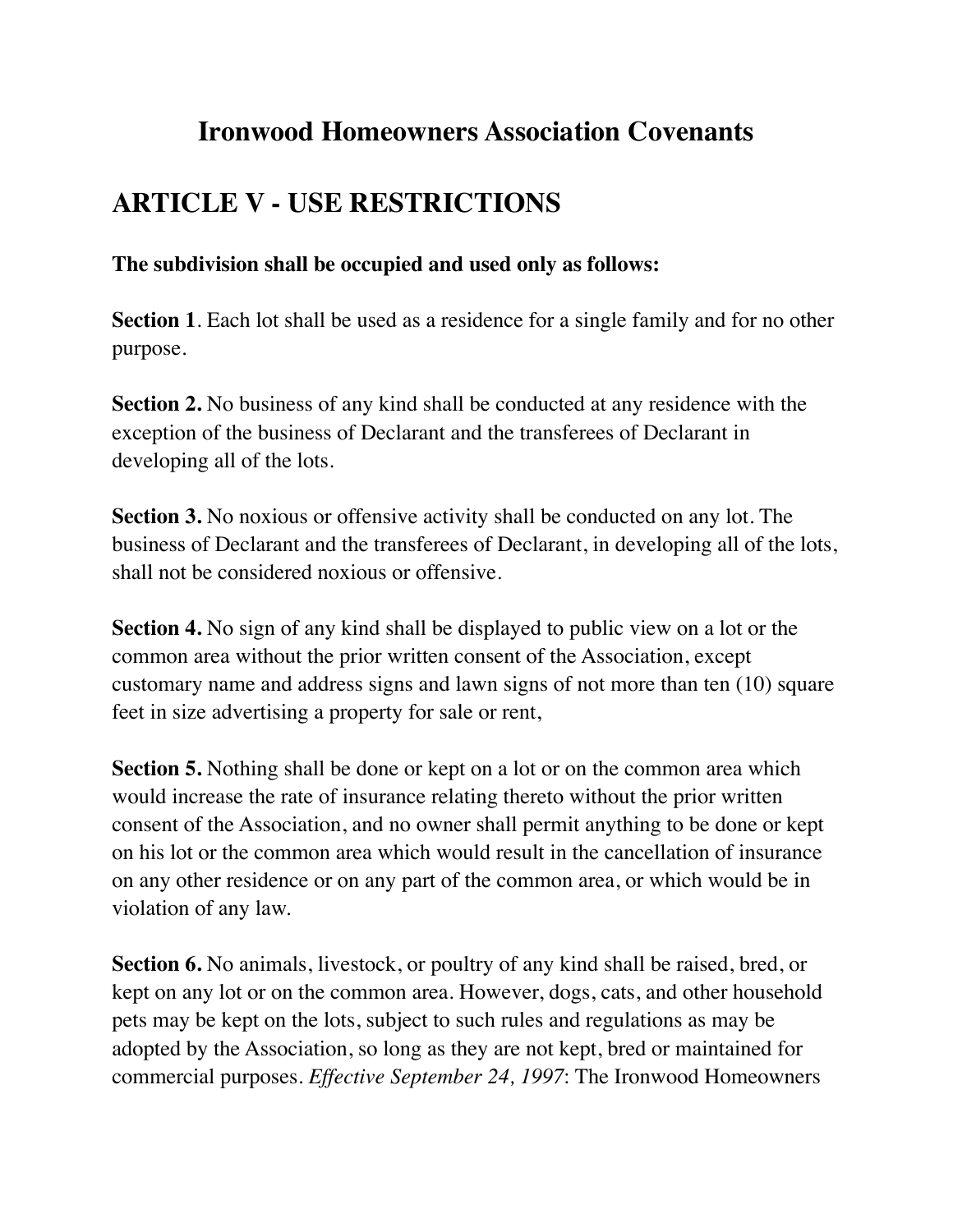Association Board of Directors adopted the following regulation. **"**No exterior pet cages, pet houses or pet enclosures of any kind will be permitted.**"** 

**Section 7.** No rubbish, trash, garbage or other waste material shall be kept or permitted on any lot or on the common area except in sanitary containers located in appropriate areas concealed from public view.

**Section 8.** No fence, hedge, wall or other dividing instrumentality shall be constructed, grown, or maintained on any lot without the written permission of the Declarant or the Association. Any boundary fence, wall, hedge, or dividing instrumentality constructed upon the premises must be a minimum of six (6) inches inside the property line and constructed of any decorative material. (See fence guidelines added to the Ironwood Homeowners Association by-laws).

**Section 9.** No outbuilding, basement, tent, shack, garage, trailer, shed, or temporary building of any kind shall be used as a residence, either temporarily or permanently.

**Section 10.** Nothing shall be altered in, constructed on or removed from the common area except on the written consent of the Association.

**Section 11.** The installation or construction of any satellite dish or receiver and television or radio antenna or tower on any lot is prohibited without the written consent of the Declarant or Association. Satellite dishes or receivers shall be allowed only if the size of the dish or receiver is less than 37 inches in diameter and the dish or receiver is directly attached to the rear side of the roof or home.

**Section 12.** The front yard and side yard even with the back of each home of each lot shall be sodded within six (6) months after completion of the construction of a home.

**Section 13.** Each lot shall be planted with not less than four (4) hardwood trees, which are not less than two (2) inches in diameter, within one (1) year after a lot is in possession of a Class A member after sale by the Declarant.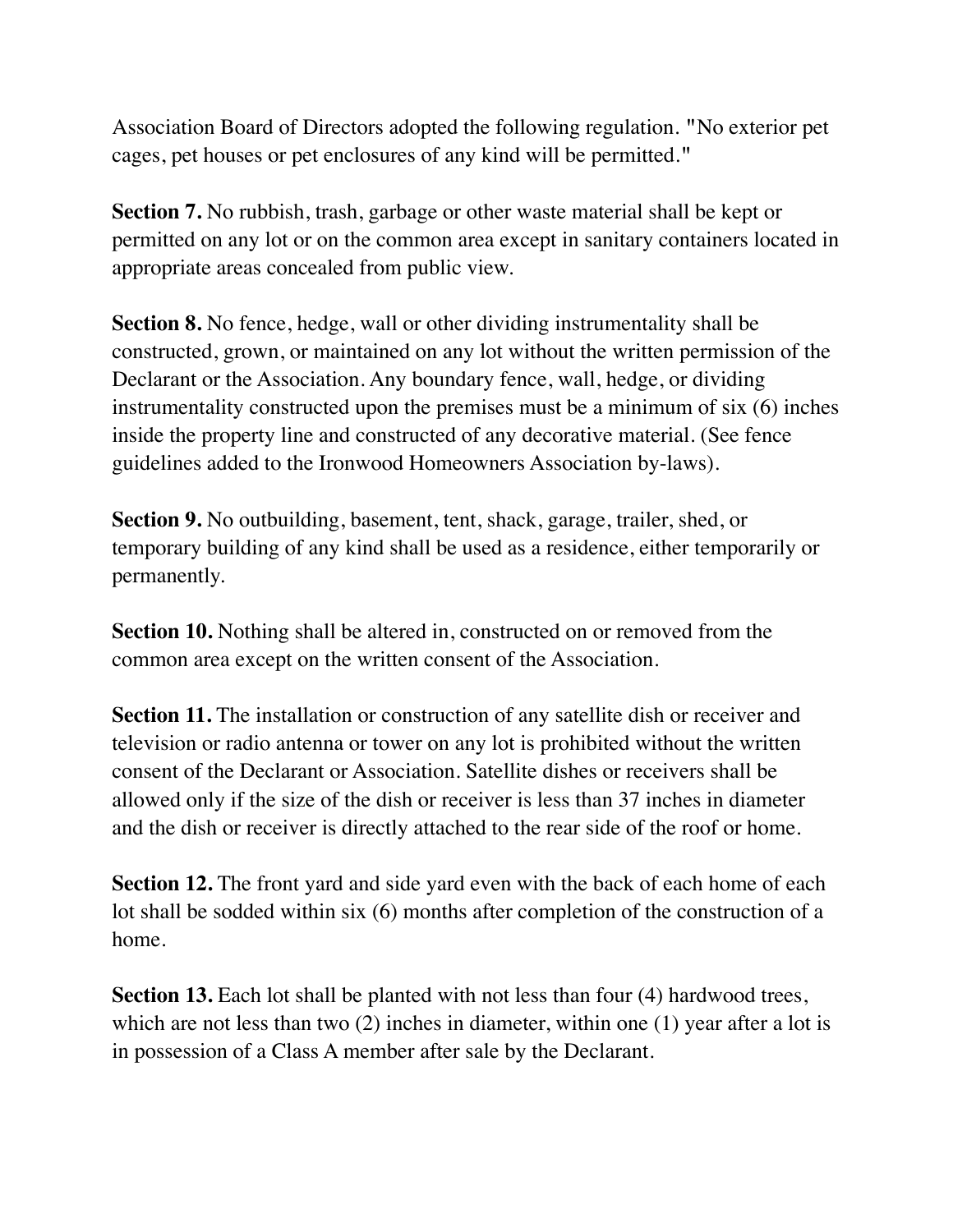**Section 14.** No "used materials", except brick and stone, shall be used for or in the construction of this property, and no previously built structure of any kind shall be moved upon said premises unless approved in writing by the Declarant or Association.

**Section 15.** All single family residence structures erected upon said subdivision shall have a minimum of 1,600 square feet of livable floor area, exclusive of any area for garage, breezeway or basement where the home consists of only one floor, and shall have a minimum of 2,000 square feet of livable floor area, exclusive of any area for garage, breezeway or basement where the home consists of two or more floors. No completely modular building shall be permissible; however, precut or pre assembled components may be used. Each single family residence shall have at least a two-car garage.

**Section 16.** The exterior wall surface of each residence and attached or detached garage shall be of masonry, stucco, concrete, wood, or glass materials and shall be of durable nature. No other exterior wall finish, including aluminum and vinyl siding and imitation stone, imitation brick and imitation wood shall be used without the prior written permission of the Declarant or the Association. Nothing herein shall prevent the use of aluminum or vinyl soffit or fascia. No residential dwelling structure shall be occupied until the exterior surface has been completed, including final painting if such construction calls for same.

**Section 17.** No truck, travel trailer, recreational type vehicle, mobile home, boat, trailer, motor bike, motorcycle, all-terrain vehicle, pickup truck, wagon, yard equipment, golf cart, tractor, motor home or snow mobile shall be kept on the lot or in the subdivision except entirely within an enclosed structure. All automobiles kept or stored on said premises not enclosed in a permanent structure or building shall be in a workable and running condition. The Association shall have the right to set uniform rules and restrictions applicable to all owners regarding the storage, maintenance, or placing of any item outside the residence or garage.

**Section 18.** No excavated material shall be moved from the subdivision without the written consent of the Declarant.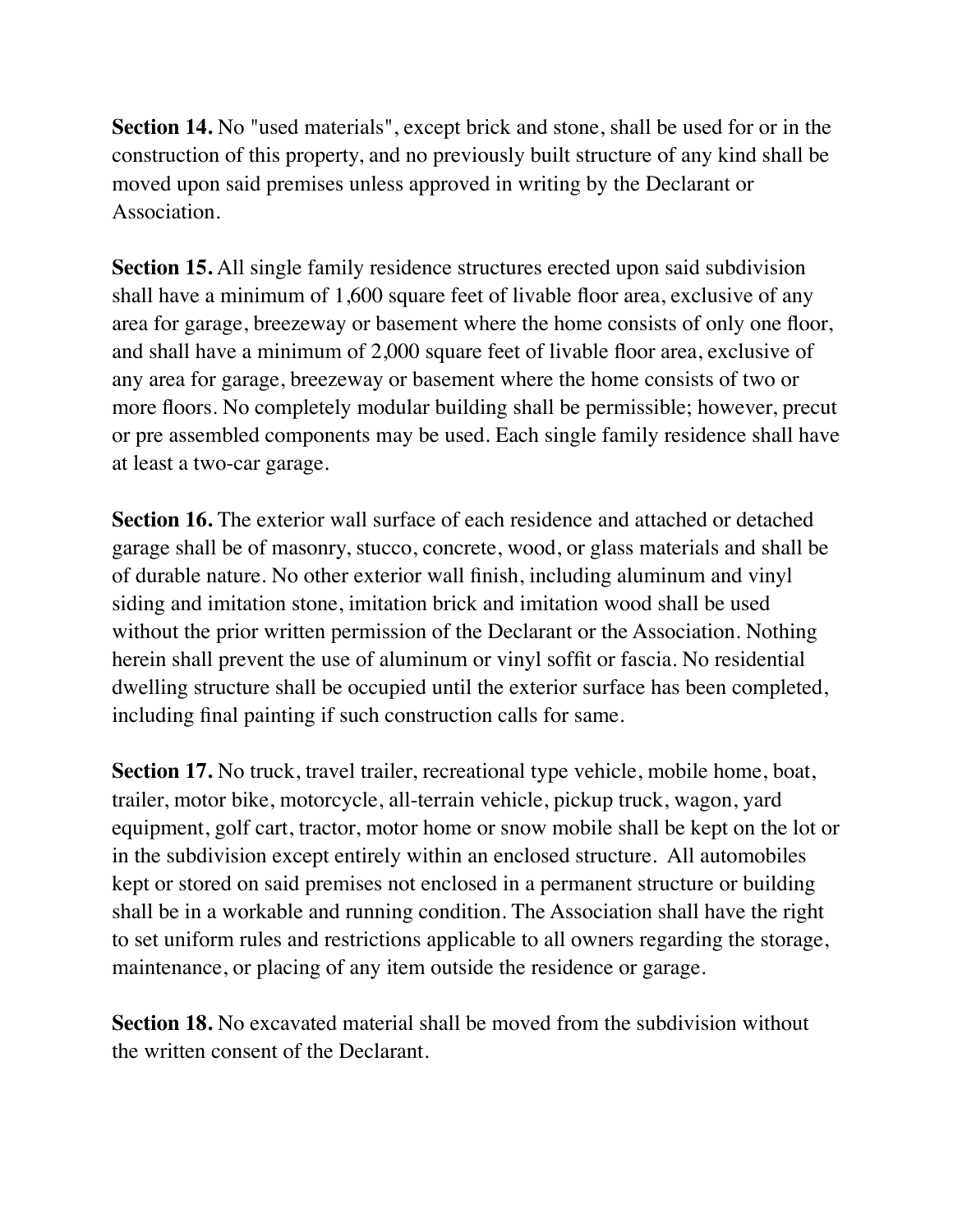**Section 19.** Before the commencement of any construction on any lot, the building design, location, construction plans, and construction materials must be approved by the Architectural Review committee which has been established by the Declarant. The Declarant reserves the right to modify the standards which govern the type of exterior building material which is permitted, in order to reflect innovations in building material technology.

**Section 20.** Without the written permission of the Declarant or Association, no building or storage shed may be constructed or installed which is disconnected from the residence. Before the construction or installation of any storage shed or storage area, plans for same must be approved by the Declarant or Association.

**Section 21.** Without written permission of the Declarant or Association no clothes line, whether temporary or permanent, shall be used or installed in the yard or any other area outside the residence.

**Section 22.** Declarant or the transferees of Declarant shall undertake the work of developing all lots included within the subdivision. The completion of that work, and the sale, rental, or other disposition of residential units is essential to the welfare of the subdivision as an ongoing residential community. In order that such work may be completed and the Subdivision be established as a fully occupied residential community as soon as possible, nothing in this Declaration shall be understood or construed to:

**(a)** Prevent Declarant, Declarant's transferees, or the employees, contractors, or subcontractors of Declarant or Declarant's transferees from doing on any part or parts of the subdivision owned or controlled by Declarant or Declarant's transferees or their representatives, whatever they determine may be reasonably necessary or advisable in connection with the completion of such work;

**(b)** Prevent Declarant, Declarant's transferees, or the employees, contractors, or subcontractors of Declarant or Declarant's transferees from constructing and maintaining on any part or parts of the subdivision property owned or controlled by Declarant, Declarant's transferees, or their representatives, such structures as may be reasonably necessary for the completion of such